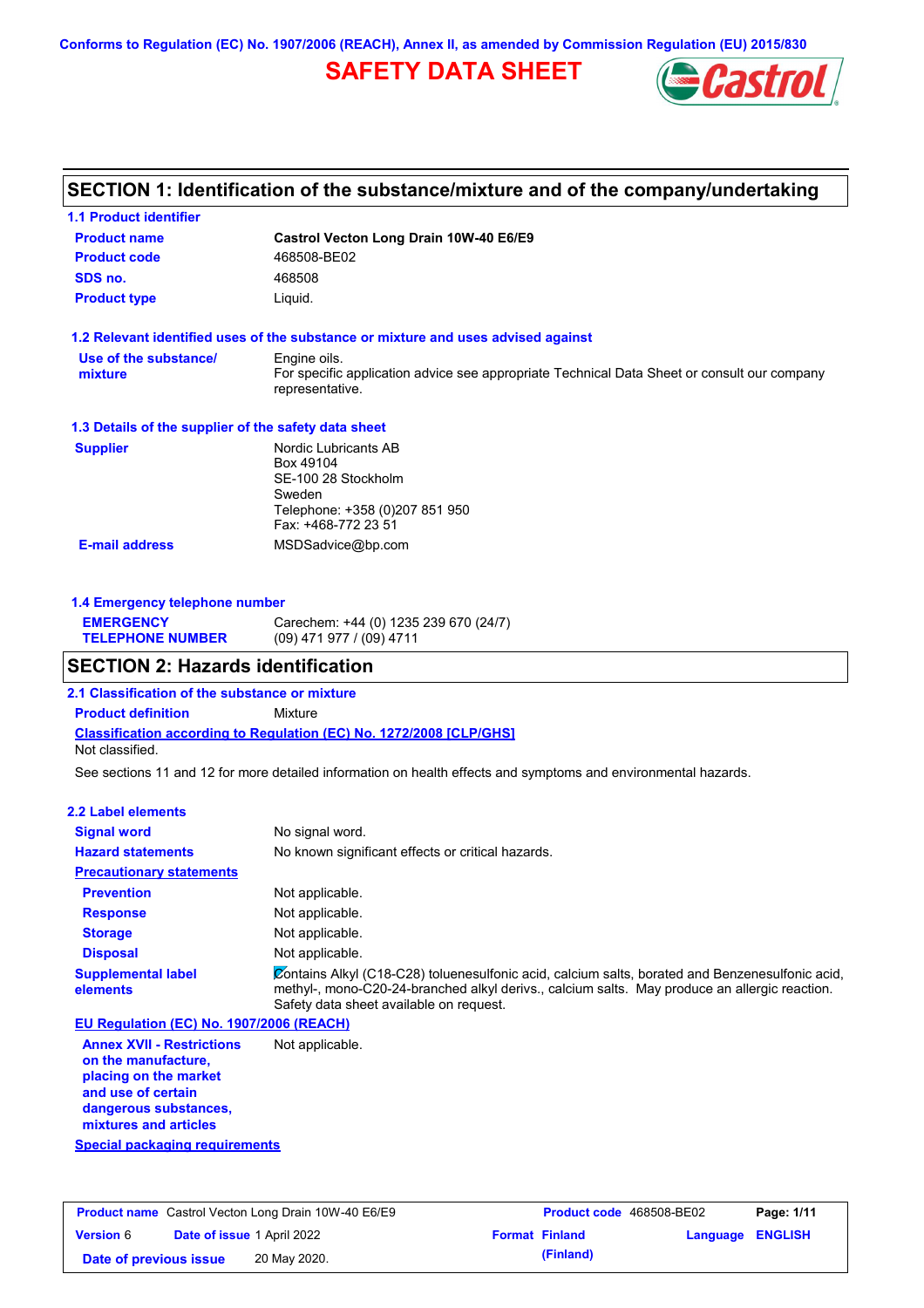## **SECTION 2: Hazards identification**

| <b>Containers to be fitted</b><br>with child-resistant<br>fastenings                                                     | Not applicable.                                                                                                                                                                                                          |  |  |
|--------------------------------------------------------------------------------------------------------------------------|--------------------------------------------------------------------------------------------------------------------------------------------------------------------------------------------------------------------------|--|--|
| <b>Tactile warning of danger</b>                                                                                         | Not applicable.                                                                                                                                                                                                          |  |  |
| 2.3 Other hazards                                                                                                        |                                                                                                                                                                                                                          |  |  |
| <b>Results of PBT and vPvB</b><br>assessment                                                                             | Product does not meet the criteria for PBT or vPvB according to Regulation (EC) No. 1907/2006,<br>Annex XIII.                                                                                                            |  |  |
| <b>Product meets the criteria</b><br>for PBT or vPvB according<br>to Regulation (EC) No.<br><b>1907/2006, Annex XIII</b> | This mixture does not contain any substances that are assessed to be a PBT or a vPvB.                                                                                                                                    |  |  |
| Other hazards which do<br>not result in classification                                                                   | Defatting to the skin.<br>USED ENGINE OILS<br>Used engine oil may contain hazardous components which have the potential to cause skin<br>cancer.<br>See Toxicological Information, section 11 of this Safety Data Sheet. |  |  |

## **SECTION 3: Composition/information on ingredients**

| <b>3.2 Mixtures</b> |  |
|---------------------|--|
|                     |  |

#### Mixture **Product definition**

| Mighly refined base oil (IP 346 DMSO extract < 3%). Proprietary performance additives.         |                                                                                         |               |                                               |             |
|------------------------------------------------------------------------------------------------|-----------------------------------------------------------------------------------------|---------------|-----------------------------------------------|-------------|
| <b>Product/ingredient</b><br>name                                                              | <b>Identifiers</b>                                                                      | $\frac{9}{6}$ | <b>Regulation (EC) No.</b><br>1272/2008 [CLP] | <b>Type</b> |
| Distillates (petroleum), hydrotreated<br>heavy paraffinic                                      | REACH #: 01-2119484627-25<br>EC: 265-157-1<br>CAS: 64742-54-7<br>Index: 649-467-00-8    | $≥25 - ≤50$   | Not classified.                               | $[2]$       |
| Lubricating oils (petroleum), C20-50,<br>hydrotreated neutral oil-based                        | REACH #: 01-2119474889-13<br>EC: 276-738-4<br>CAS: 72623-87-1<br>Index: 649-483-00-5    | ≥25 - ≤50     | Not classified.                               | $[2]$       |
| Distillates (petroleum), solvent-<br>dewaxed heavy paraffinic                                  | REACH #: 01-2119471299-27<br>EC: 265-169-7<br>CAS: 64742-65-0<br>Index: 649-474-00-6    | ≤5            | Not classified.                               | $[2]$       |
| Distillates (petroleum), hydrotreated<br>light paraffinic                                      | REACH #: 01-2119487077-29 ≤3<br>EC: 265-158-7<br>CAS: 64742-55-8<br>Index: 649-468-00-3 |               | Not classified.                               | $[2]$       |
| reaction mass of isomers of:<br>C7-9-alkyl 3-(3,5-di-tert-butyl-<br>4-hydroxyphenyl)propionate | REACH #: 01-0000015551-76<br>EC: 406-040-9<br>CAS: 125643-61-0<br>Index: 607-530-00-7   | - ≤3          | Aquatic Chronic 4, H413                       | $[1]$       |
| Alkyl (C18-C28) toluenesulfonic acid,<br>calcium salts, borated                                | $EC: -$<br>$CAS. -$                                                                     | ≤0.3          | Skin Sens. 1B, H317<br>Repr. 2, H361d         | $[1]$       |
| Benzenesulfonic acid, methyl-, mono-<br>C20-24-branched alkyl derivs.,                         | CAS: 722503-68-6                                                                        | ≤ $0.3$       | Skin Sens. 1B, H317                           | $[1]$       |

calcium salts

**See Section 16 for the full text of the H statements declared above.**

#### **Type**

[1] Substance classified with a health or environmental hazard

[2] Substance with a workplace exposure limit

[3] Substance meets the criteria for PBT according to Regulation (EC) No. 1907/2006, Annex XIII

[4] Substance meets the criteria for vPvB according to Regulation (EC) No. 1907/2006, Annex XIII

[5] Substance of equivalent concern

[6] Additional disclosure due to company policy

Occupational exposure limits, if available, are listed in Section 8.

| <b>Product name</b> Castrol Vecton Long Drain 10W-40 E6/E9 |  | <b>Product code</b> 468508-BE02   |  | Page: 2/11            |                  |  |
|------------------------------------------------------------|--|-----------------------------------|--|-----------------------|------------------|--|
| <b>Version 6</b>                                           |  | <b>Date of issue 1 April 2022</b> |  | <b>Format Finland</b> | Language ENGLISH |  |
| Date of previous issue                                     |  | 20 May 2020.                      |  | (Finland)             |                  |  |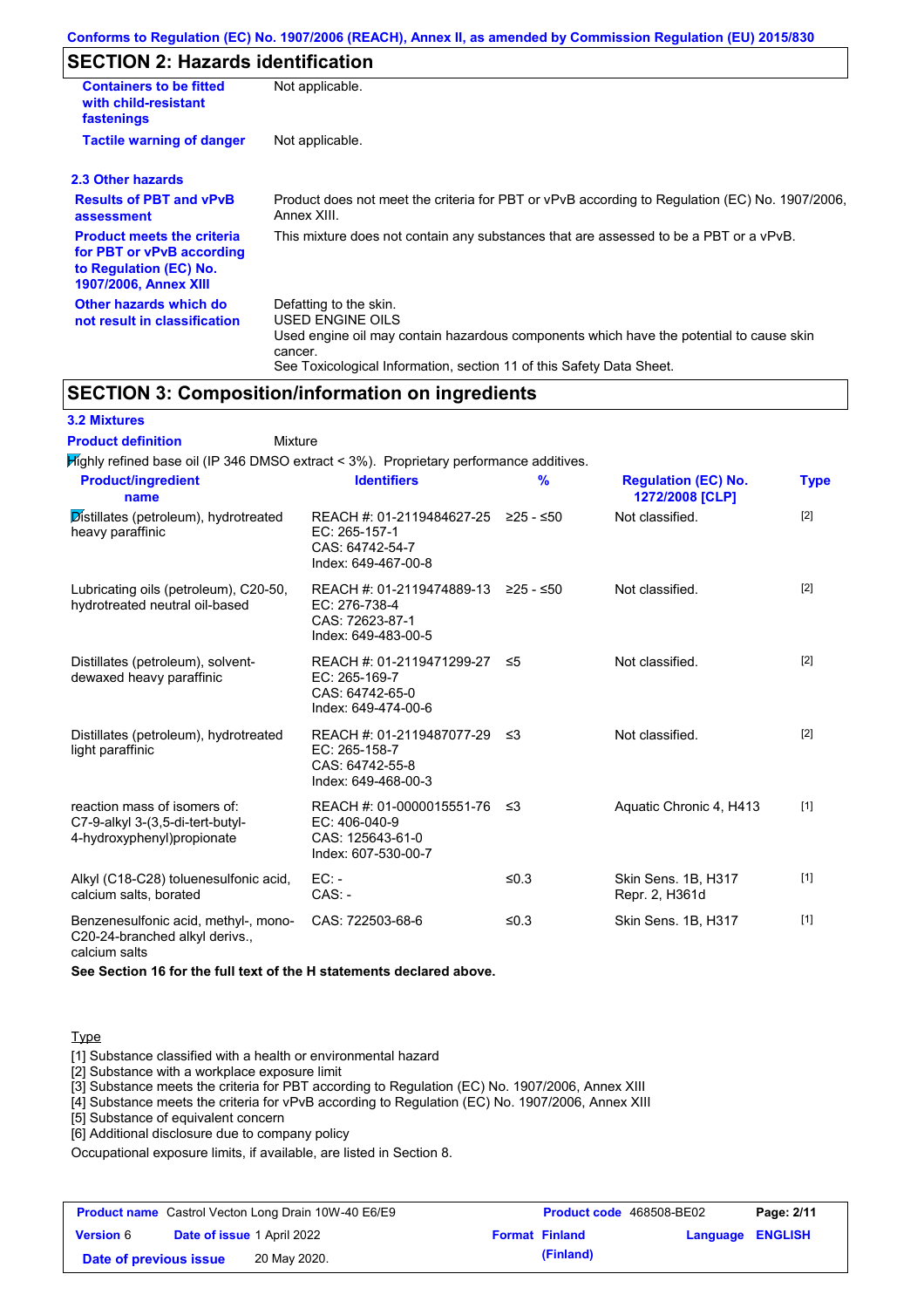### **SECTION 4: First aid measures**

| <b>4.1 Description of first aid measures</b> |                                                                                                                                                                                                                                                               |
|----------------------------------------------|---------------------------------------------------------------------------------------------------------------------------------------------------------------------------------------------------------------------------------------------------------------|
| Eye contact                                  | In case of contact, immediately flush eyes with plenty of water for at least 15 minutes. Eyelids<br>should be held away from the eyeball to ensure thorough rinsing. Check for and remove any<br>contact lenses. Get medical attention.                       |
| <b>Skin contact</b>                          | Wash skin thoroughly with soap and water or use recognised skin cleanser. Remove<br>contaminated clothing and shoes. Wash clothing before reuse. Clean shoes thoroughly before<br>reuse. Get medical attention if irritation develops.                        |
| <b>Inhalation</b>                            | $\mathbf{F}$ inhaled, remove to fresh air. In case of inhalation of decomposition products in a fire,<br>symptoms may be delayed. The exposed person may need to be kept under medical<br>surveillance for 48 hours. Get medical attention if symptoms occur. |
| <b>Ingestion</b>                             | Do not induce vomiting unless directed to do so by medical personnel. Get medical attention if<br>symptoms occur.                                                                                                                                             |
| <b>Protection of first-aiders</b>            | No action shall be taken involving any personal risk or without suitable training. It may be<br>dangerous to the person providing aid to give mouth-to-mouth resuscitation.                                                                                   |

#### **4.2 Most important symptoms and effects, both acute and delayed**

|                                       | See Section 11 for more detailed information on health effects and symptoms.                                               |
|---------------------------------------|----------------------------------------------------------------------------------------------------------------------------|
| <b>Potential acute health effects</b> |                                                                                                                            |
| <b>Inhalation</b>                     | <b>Exposure to decomposition products may cause a health hazard.</b> Serious effects may be<br>delayed following exposure. |
| <b>Ingestion</b>                      | No known significant effects or critical hazards.                                                                          |
| <b>Skin contact</b>                   | Defatting to the skin. May cause skin dryness and irritation.                                                              |
| Eye contact                           | No known significant effects or critical hazards.                                                                          |
|                                       | Delayed and immediate effects as well as chronic effects from short and long-term exposure                                 |
| <b>Inhalation</b>                     | Overexposure to the inhalation of airborne droplets or aerosols may cause irritation of the<br>respiratory tract.          |
| <b>Ingestion</b>                      | Ingestion of large quantities may cause nausea and diarrhoea.                                                              |
| <b>Skin contact</b>                   | Prolonged or repeated contact can defat the skin and lead to irritation and/or dermatitis.                                 |
| Eye contact                           | Potential risk of transient stinging or redness if accidental eye contact occurs.                                          |

### **4.3 Indication of any immediate medical attention and special treatment needed**

| Notes to physician | Treatment should in general be symptomatic and directed to relieving any effects.   |
|--------------------|-------------------------------------------------------------------------------------|
|                    | In case of inhalation of decomposition products in a fire, symptoms may be delayed. |
|                    | The exposed person may need to be kept under medical surveillance for 48 hours.     |

## **SECTION 5: Firefighting measures**

| 5.1 Extinguishing media                                   |                                                                                                                                                                                                                                                                                                                                                                   |
|-----------------------------------------------------------|-------------------------------------------------------------------------------------------------------------------------------------------------------------------------------------------------------------------------------------------------------------------------------------------------------------------------------------------------------------------|
| <b>Suitable extinguishing</b><br>media                    | In case of fire, use foam, dry chemical or carbon dioxide extinguisher or spray.                                                                                                                                                                                                                                                                                  |
| <b>Unsuitable extinguishing</b><br>media                  | Do not use water jet. The use of a water jet may cause the fire to spread by splashing the<br>burning product.                                                                                                                                                                                                                                                    |
| 5.2 Special hazards arising from the substance or mixture |                                                                                                                                                                                                                                                                                                                                                                   |
| <b>Hazards from the</b><br>substance or mixture           | In a fire or if heated, a pressure increase will occur and the container may burst.                                                                                                                                                                                                                                                                               |
| <b>Hazardous combustion</b><br>products                   | Combustion products may include the following:<br>carbon oxides (CO, CO <sub>2</sub> ) (carbon monoxide, carbon dioxide)<br>nitrogen oxides (NO, NO <sub>2</sub> etc.)                                                                                                                                                                                            |
| <b>5.3 Advice for firefighters</b>                        |                                                                                                                                                                                                                                                                                                                                                                   |
| <b>Special precautions for</b><br>fire-fighters           | No action shall be taken involving any personal risk or without suitable training. Promptly<br>isolate the scene by removing all persons from the vicinity of the incident if there is a fire.                                                                                                                                                                    |
| <b>Special protective</b><br>equipment for fire-fighters  | Fire-fighters should wear appropriate protective equipment and self-contained breathing<br>apparatus (SCBA) with a full face-piece operated in positive pressure mode. Clothing for fire-<br>fighters (including helmets, protective boots and gloves) conforming to European standard EN<br>469 will provide a basic level of protection for chemical incidents. |

| <b>Product name</b> Castrol Vecton Long Drain 10W-40 E6/E9 |  |                                   | <b>Product code</b> 468508-BE02 |                         | Page: 3/11 |
|------------------------------------------------------------|--|-----------------------------------|---------------------------------|-------------------------|------------|
| <b>Version 6</b>                                           |  | <b>Date of issue 1 April 2022</b> | <b>Format Finland</b>           | <b>Language ENGLISH</b> |            |
| Date of previous issue                                     |  | 20 May 2020.                      | (Finland)                       |                         |            |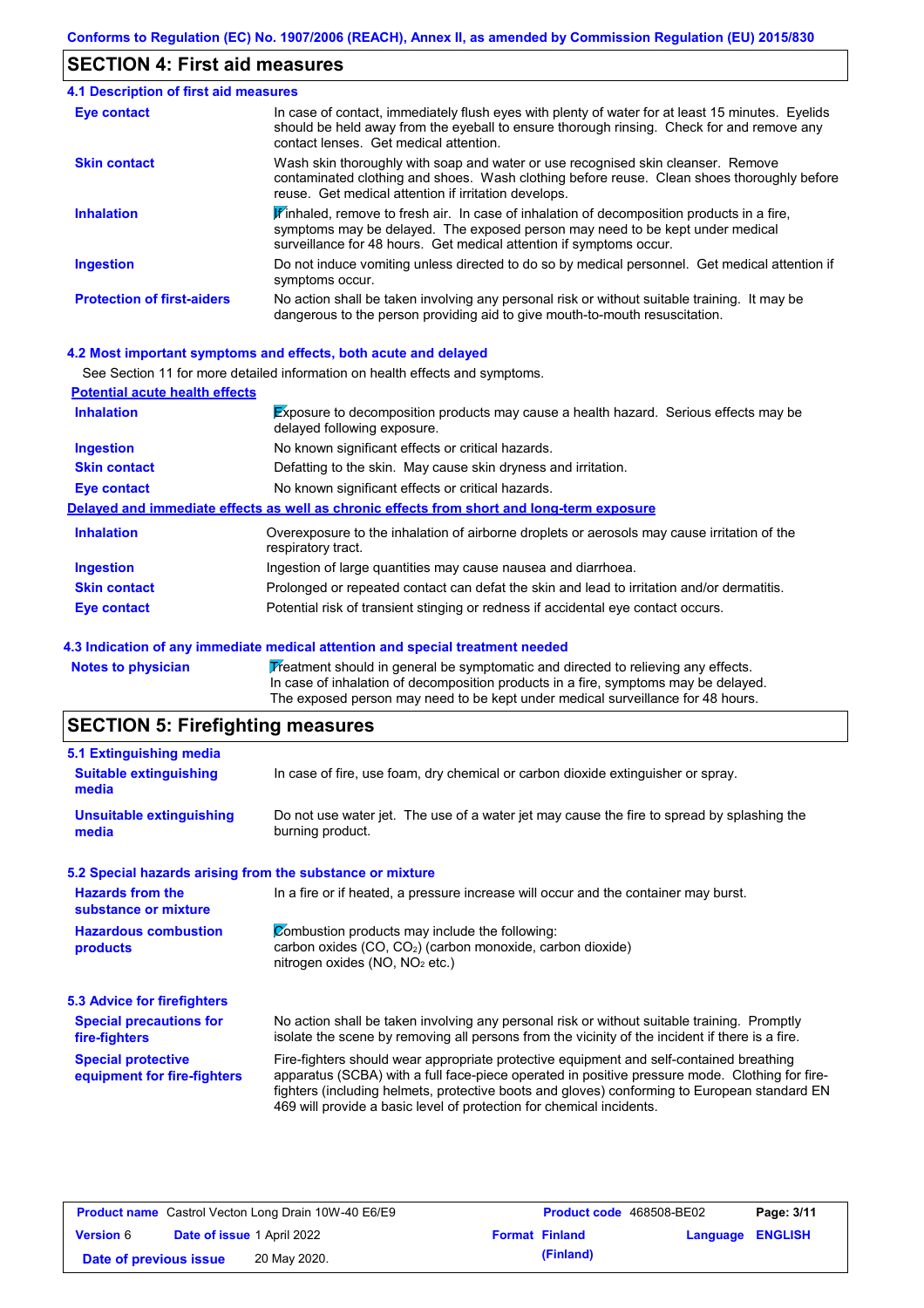## **SECTION 6: Accidental release measures**

|                                                          | 6.1 Personal precautions, protective equipment and emergency procedures                                                                                                                                                                                                                                                                                                                        |
|----------------------------------------------------------|------------------------------------------------------------------------------------------------------------------------------------------------------------------------------------------------------------------------------------------------------------------------------------------------------------------------------------------------------------------------------------------------|
| For non-emergency<br>personnel                           | No action shall be taken involving any personal risk or without suitable training. Evacuate<br>surrounding areas. Keep unnecessary and unprotected personnel from entering. Do not touch<br>or walk through spilt material. Floors may be slippery; use care to avoid falling. Put on<br>appropriate personal protective equipment.                                                            |
| For emergency responders                                 | Entry into a confined space or poorly ventilated area contaminated with vapour, mist or fume is<br>extremely hazardous without the correct respiratory protective equipment and a safe system of<br>work. Wear self-contained breathing apparatus. Wear a suitable chemical protective suit.<br>Chemical resistant boots. See also the information in "For non-emergency personnel".           |
| <b>6.2 Environmental</b><br>precautions                  | Avoid dispersal of spilt material and runoff and contact with soil, waterways, drains and sewers.<br>Inform the relevant authorities if the product has caused environmental pollution (sewers,<br>waterways, soil or air).                                                                                                                                                                    |
| 6.3 Methods and material for containment and cleaning up |                                                                                                                                                                                                                                                                                                                                                                                                |
| <b>Small spill</b>                                       | Stop leak if without risk. Move containers from spill area. Absorb with an inert material and<br>place in an appropriate waste disposal container. Dispose of via a licensed waste disposal<br>contractor.                                                                                                                                                                                     |
| <b>Large spill</b>                                       | Stop leak if without risk. Move containers from spill area. Prevent entry into sewers, water<br>courses, basements or confined areas. Contain and collect spillage with non-combustible,<br>absorbent material e.g. sand, earth, vermiculite or diatomaceous earth and place in container<br>for disposal according to local regulations. Dispose of via a licensed waste disposal contractor. |
| 6.4 Reference to other                                   | See Section 1 for emergency contact information.                                                                                                                                                                                                                                                                                                                                               |
| <b>sections</b>                                          | See Section 5 for firefighting measures.<br>See Section 8 for information on appropriate personal protective equipment.<br>See Section 12 for environmental precautions.<br>See Section 13 for additional waste treatment information.                                                                                                                                                         |
| <b>SECTION 7: Handling and storage</b>                   |                                                                                                                                                                                                                                                                                                                                                                                                |
| 7.1 Precautions for safe handling                        |                                                                                                                                                                                                                                                                                                                                                                                                |
| <b>Protective measures</b>                               | Put on appropriate personal protective equipment.                                                                                                                                                                                                                                                                                                                                              |

| <b>Protective measures</b>                                                           | Put on appropriate personal protective equipment.                                                                                                                                                                                                                                                                                                                                                                                                                                        |  |  |  |  |
|--------------------------------------------------------------------------------------|------------------------------------------------------------------------------------------------------------------------------------------------------------------------------------------------------------------------------------------------------------------------------------------------------------------------------------------------------------------------------------------------------------------------------------------------------------------------------------------|--|--|--|--|
| <b>Advice on general</b><br>occupational hygiene                                     | Eating, drinking and smoking should be prohibited in areas where this material is handled,<br>stored and processed. Wash thoroughly after handling. Remove contaminated clothing and<br>protective equipment before entering eating areas. See also Section 8 for additional<br>information on hygiene measures.                                                                                                                                                                         |  |  |  |  |
| <b>7.2 Conditions for safe</b><br>storage, including any<br><i>incompatibilities</i> | Store in accordance with local requlations. Store in a dry, cool and well-ventilated area, away<br>from incompatible materials (see Section 10). Keep away from heat and direct sunlight. Keep<br>container tightly closed and sealed until ready for use. Containers that have been opened must<br>be carefully resealed and kept upright to prevent leakage. Store and use only in equipment/<br>containers designed for use with this product. Do not store in unlabelled containers. |  |  |  |  |
| <b>Not suitable</b>                                                                  | Prolonged exposure to elevated temperature                                                                                                                                                                                                                                                                                                                                                                                                                                               |  |  |  |  |
| 7.3 Specific end use(s)                                                              |                                                                                                                                                                                                                                                                                                                                                                                                                                                                                          |  |  |  |  |

**Recommendations**

See section 1.2 and Exposure scenarios in annex, if applicable.

## **SECTION 8: Exposure controls/personal protection**

#### **8.1 Control parameters Occupational exposure limits**

| <b>Product/ingredient name</b>                                          | <b>Exposure limit values</b>                                                                                                                    |  |  |  |  |
|-------------------------------------------------------------------------|-------------------------------------------------------------------------------------------------------------------------------------------------|--|--|--|--|
| Distillates (petroleum), hydrotreated heavy paraffinic                  | Institute of Occupational Health, Ministry of Social Affairs (Finland).<br>TWA: 5 mg/m <sup>3</sup> 8 hours. Issued/Revised: 12/2011 Form: Mist |  |  |  |  |
| Lubricating oils (petroleum), C20-50, hydrotreated<br>neutral oil-based | Institute of Occupational Health, Ministry of Social Affairs (Finland).                                                                         |  |  |  |  |
|                                                                         | TWA: 5 mg/m <sup>3</sup> 8 hours. Issued/Revised: 12/2011 Form: Mist                                                                            |  |  |  |  |
| Distillates (petroleum), solvent-dewaxed heavy<br>paraffinic            | Institute of Occupational Health, Ministry of Social Affairs (Finland).                                                                         |  |  |  |  |
|                                                                         | TWA: 5 mg/m <sup>3</sup> 8 hours. Issued/Revised: 12/2011 Form: Mist                                                                            |  |  |  |  |
| Distillates (petroleum), hydrotreated light paraffinic                  | Institute of Occupational Health, Ministry of Social Affairs (Finland).<br>TWA: 5 mg/m <sup>3</sup> 8 hours. Issued/Revised: 12/2011 Form: Mist |  |  |  |  |
| <b>Product name</b> Castrol Vecton Long Drain 10W-40 E6/E9              | <b>Product code</b> 468508-BE02<br>Page: 4/11                                                                                                   |  |  |  |  |
| <b>Version 6</b><br><b>Date of issue 1 April 2022</b>                   | <b>Format Finland</b><br><b>ENGLISH</b><br>Language                                                                                             |  |  |  |  |
| 20 May 2020.<br>Date of previous issue                                  | (Finland)                                                                                                                                       |  |  |  |  |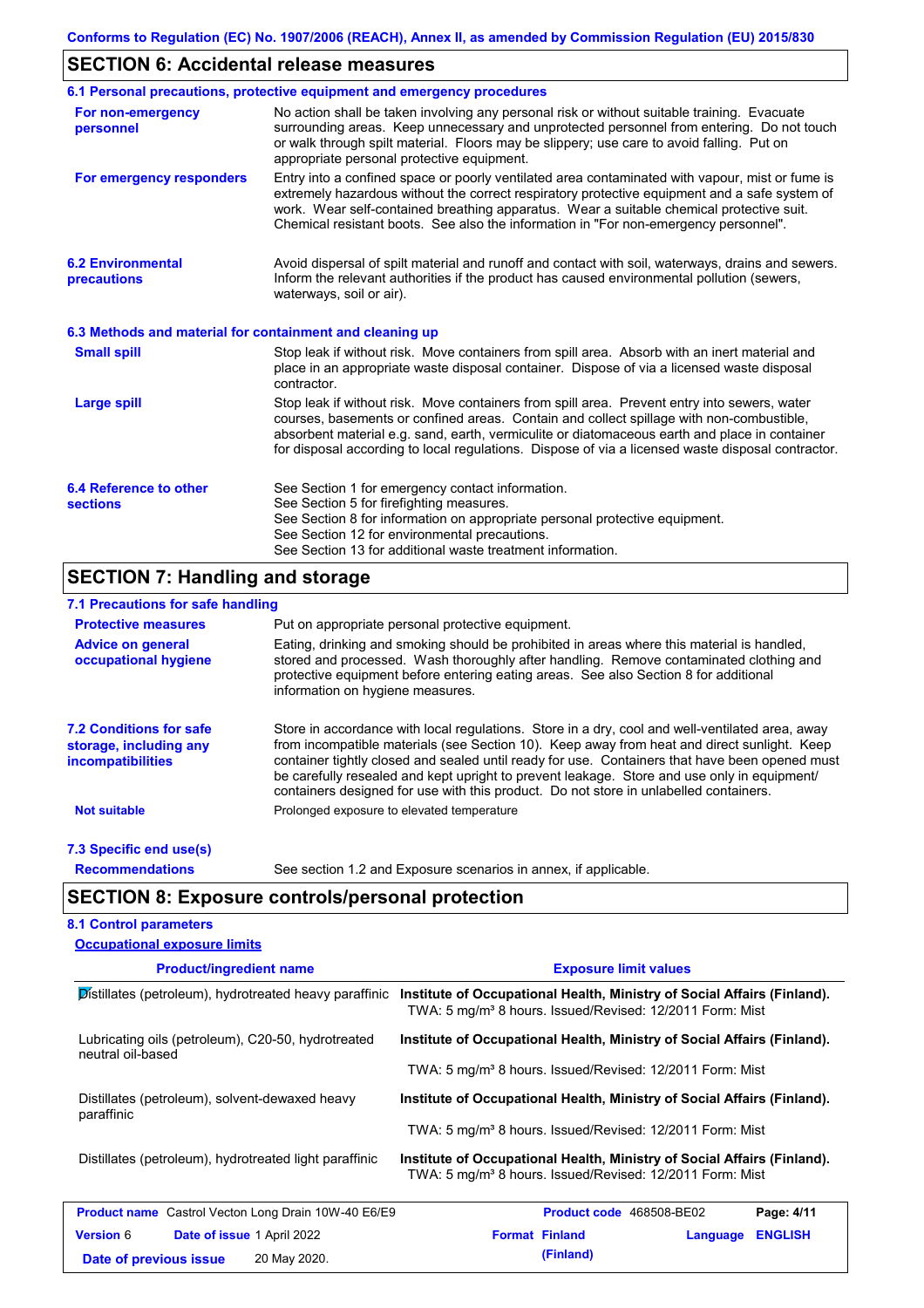## **SECTION 8: Exposure controls/personal protection**

Whilst specific OELs for certain components may be shown in this section, other components may be present in any mist, vapour or dust produced. Therefore, the specific OELs may not be applicable to the product as a whole and are provided for guidance only.

| quiuunoo oniy.<br><b>Recommended monitoring</b><br>procedures  | If this product contains ingredients with exposure limits, personal, workplace atmosphere or<br>biological monitoring may be required to determine the effectiveness of the ventilation or other<br>control measures and/or the necessity to use respiratory protective equipment. Reference<br>should be made to monitoring standards, such as the following: European Standard EN 689<br>(Workplace atmospheres - Guidance for the assessment of exposure by inhalation to chemical<br>agents for comparison with limit values and measurement strategy) European Standard EN<br>14042 (Workplace atmospheres - Guide for the application and use of procedures for the<br>assessment of exposure to chemical and biological agents) European Standard EN 482<br>(Workplace atmospheres - General requirements for the performance of procedures for the<br>measurement of chemical agents) Reference to national guidance documents for methods for<br>the determination of hazardous substances will also be required. |
|----------------------------------------------------------------|----------------------------------------------------------------------------------------------------------------------------------------------------------------------------------------------------------------------------------------------------------------------------------------------------------------------------------------------------------------------------------------------------------------------------------------------------------------------------------------------------------------------------------------------------------------------------------------------------------------------------------------------------------------------------------------------------------------------------------------------------------------------------------------------------------------------------------------------------------------------------------------------------------------------------------------------------------------------------------------------------------------------------|
| <b>Derived No Effect Level</b>                                 |                                                                                                                                                                                                                                                                                                                                                                                                                                                                                                                                                                                                                                                                                                                                                                                                                                                                                                                                                                                                                            |
| No DNELs/DMELs available.                                      |                                                                                                                                                                                                                                                                                                                                                                                                                                                                                                                                                                                                                                                                                                                                                                                                                                                                                                                                                                                                                            |
| <b>Predicted No Effect Concentration</b><br>No PNECs available |                                                                                                                                                                                                                                                                                                                                                                                                                                                                                                                                                                                                                                                                                                                                                                                                                                                                                                                                                                                                                            |
| <b>8.2 Exposure controls</b>                                   |                                                                                                                                                                                                                                                                                                                                                                                                                                                                                                                                                                                                                                                                                                                                                                                                                                                                                                                                                                                                                            |
| <b>Appropriate engineering</b><br><b>controls</b>              | Provide exhaust ventilation or other engineering controls to keep the relevant airborne<br>concentrations below their respective occupational exposure limits.<br>All activities involving chemicals should be assessed for their risks to health, to ensure<br>exposures are adequately controlled. Personal protective equipment should only be considered<br>after other forms of control measures (e.g. engineering controls) have been suitably evaluated.<br>Personal protective equipment should conform to appropriate standards, be suitable for use, be<br>kept in good condition and properly maintained.<br>Your supplier of personal protective equipment should be consulted for advice on selection and<br>appropriate standards. For further information contact your national organisation for standards.<br>The final choice of protective equipment will depend upon a risk assessment. It is important to<br>ensure that all items of personal protective equipment are compatible.                    |
| <b>Individual protection measures</b>                          |                                                                                                                                                                                                                                                                                                                                                                                                                                                                                                                                                                                                                                                                                                                                                                                                                                                                                                                                                                                                                            |
| <b>Hygiene measures</b>                                        | Wash hands, forearms and face thoroughly after handling chemical products, before eating,<br>smoking and using the lavatory and at the end of the working period. Ensure that eyewash<br>stations and safety showers are close to the workstation location.                                                                                                                                                                                                                                                                                                                                                                                                                                                                                                                                                                                                                                                                                                                                                                |
| <b>Respiratory protection</b>                                  | In case of insufficient ventilation, wear suitable respiratory equipment.<br>The correct choice of respiratory protection depends upon the chemicals being handled, the<br>conditions of work and use, and the condition of the respiratory equipment. Safety procedures<br>should be developed for each intended application. Respiratory protection equipment should<br>therefore be chosen in consultation with the supplier/manufacturer and with a full assessment<br>of the working conditions.                                                                                                                                                                                                                                                                                                                                                                                                                                                                                                                      |
| <b>Eye/face protection</b>                                     | Safety glasses with side shields.                                                                                                                                                                                                                                                                                                                                                                                                                                                                                                                                                                                                                                                                                                                                                                                                                                                                                                                                                                                          |
| <b>Skin protection</b>                                         |                                                                                                                                                                                                                                                                                                                                                                                                                                                                                                                                                                                                                                                                                                                                                                                                                                                                                                                                                                                                                            |
| <b>Hand protection</b>                                         | <b>General Information:</b>                                                                                                                                                                                                                                                                                                                                                                                                                                                                                                                                                                                                                                                                                                                                                                                                                                                                                                                                                                                                |
|                                                                | Because specific work environments and material handling practices vary, safety procedures<br>should be developed for each intended application. The correct choice of protective gloves<br>depends upon the chemicals being handled, and the conditions of work and use. Most gloves<br>provide protection for only a limited time before they must be discarded and replaced (even the<br>best chemically resistant gloves will break down after repeated chemical exposures).                                                                                                                                                                                                                                                                                                                                                                                                                                                                                                                                           |
|                                                                | Gloves should be chosen in consultation with the supplier / manufacturer and taking account of<br>a full assessment of the working conditions.                                                                                                                                                                                                                                                                                                                                                                                                                                                                                                                                                                                                                                                                                                                                                                                                                                                                             |
|                                                                | Recommended: Nitrile gloves.<br><b>Breakthrough time:</b>                                                                                                                                                                                                                                                                                                                                                                                                                                                                                                                                                                                                                                                                                                                                                                                                                                                                                                                                                                  |
|                                                                | Breakthrough time data are generated by glove manufacturers under laboratory test conditions<br>and represent how long a glove can be expected to provide effective permeation resistance. It<br>is important when following breakthrough time recommendations that actual workplace<br>conditions are taken into account. Always consult with your glove supplier for up-to-date<br>technical information on breakthrough times for the recommended glove type.<br>Our recommendations on the selection of gloves are as follows:                                                                                                                                                                                                                                                                                                                                                                                                                                                                                         |
|                                                                | Continuous contact:                                                                                                                                                                                                                                                                                                                                                                                                                                                                                                                                                                                                                                                                                                                                                                                                                                                                                                                                                                                                        |
|                                                                | Gloves with a minimum breakthrough time of 240 minutes, or >480 minutes if suitable gloves                                                                                                                                                                                                                                                                                                                                                                                                                                                                                                                                                                                                                                                                                                                                                                                                                                                                                                                                 |
|                                                                |                                                                                                                                                                                                                                                                                                                                                                                                                                                                                                                                                                                                                                                                                                                                                                                                                                                                                                                                                                                                                            |

| <b>Product name</b> Castrol Vecton Long Drain 10W-40 E6/E9 |                                   |              | <b>Product code</b> 468508-BE02 | Page: 5/11              |  |
|------------------------------------------------------------|-----------------------------------|--------------|---------------------------------|-------------------------|--|
| <b>Version 6</b>                                           | <b>Date of issue 1 April 2022</b> |              | <b>Format Finland</b>           | <b>Language ENGLISH</b> |  |
| Date of previous issue                                     |                                   | 20 May 2020. | (Finland)                       |                         |  |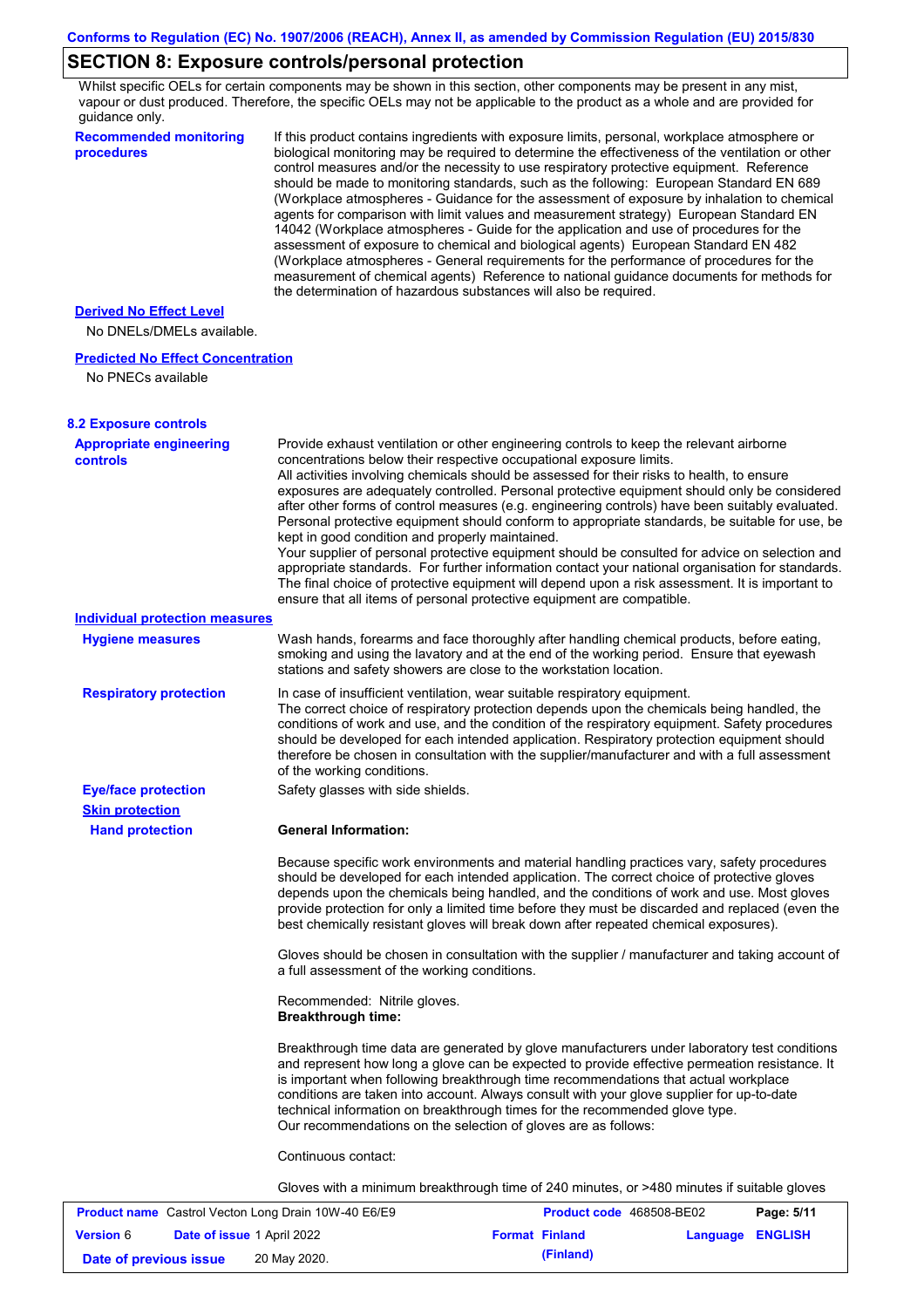## **SECTION 8: Exposure controls/personal protection**

|                                                  | can be obtained.<br>If suitable gloves are not available to offer that level of protection, gloves with shorter<br>breakthrough times may be acceptable as long as appropriate glove maintenance and<br>replacement regimes are determined and adhered to.                                                                                                                                                                                                                                                                                                                                                                                        |
|--------------------------------------------------|---------------------------------------------------------------------------------------------------------------------------------------------------------------------------------------------------------------------------------------------------------------------------------------------------------------------------------------------------------------------------------------------------------------------------------------------------------------------------------------------------------------------------------------------------------------------------------------------------------------------------------------------------|
|                                                  | Short-term / splash protection:                                                                                                                                                                                                                                                                                                                                                                                                                                                                                                                                                                                                                   |
|                                                  | Recommended breakthrough times as above.<br>It is recognised that for short-term, transient exposures, gloves with shorter breakthrough times<br>may commonly be used. Therefore, appropriate maintenance and replacement regimes must<br>be determined and rigorously followed.                                                                                                                                                                                                                                                                                                                                                                  |
|                                                  | <b>Glove Thickness:</b>                                                                                                                                                                                                                                                                                                                                                                                                                                                                                                                                                                                                                           |
|                                                  | For general applications, we recommend gloves with a thickness typically greater than 0.35 mm.                                                                                                                                                                                                                                                                                                                                                                                                                                                                                                                                                    |
|                                                  | It should be emphasised that glove thickness is not necessarily a good predictor of glove<br>resistance to a specific chemical, as the permeation efficiency of the glove will be dependent<br>on the exact composition of the glove material. Therefore, glove selection should also be based<br>on consideration of the task requirements and knowledge of breakthrough times.<br>Glove thickness may also vary depending on the glove manufacturer, the glove type and the<br>glove model. Therefore, the manufacturers' technical data should always be taken into account<br>to ensure selection of the most appropriate glove for the task. |
|                                                  | Note: Depending on the activity being conducted, gloves of varying thickness may be required<br>for specific tasks. For example:                                                                                                                                                                                                                                                                                                                                                                                                                                                                                                                  |
|                                                  | • Thinner gloves (down to 0.1 mm or less) may be required where a high degree of manual<br>dexterity is needed. However, these gloves are only likely to give short duration protection and<br>would normally be just for single use applications, then disposed of.                                                                                                                                                                                                                                                                                                                                                                              |
|                                                  | • Thicker gloves (up to 3 mm or more) may be required where there is a mechanical (as well<br>as a chemical) risk i.e. where there is abrasion or puncture potential.                                                                                                                                                                                                                                                                                                                                                                                                                                                                             |
| <b>Skin and body</b>                             | Use of protective clothing is good industrial practice.<br>Personal protective equipment for the body should be selected based on the task being<br>performed and the risks involved and should be approved by a specialist before handling this<br>product.<br>Cotton or polyester/cotton overalls will only provide protection against light superficial                                                                                                                                                                                                                                                                                        |
|                                                  | contamination that will not soak through to the skin. Overalls should be laundered on a regular<br>basis. When the risk of skin exposure is high (e.g. when cleaning up spillages or if there is a<br>risk of splashing) then chemical resistant aprons and/or impervious chemical suits and boots<br>will be required.                                                                                                                                                                                                                                                                                                                           |
| <b>Refer to standards:</b>                       | Respiratory protection: EN 529<br>Gloves: EN 420, EN 374<br>Eye protection: EN 166<br>Filtering half-mask: EN 149<br>Filtering half-mask with valve: EN 405<br>Half-mask: EN 140 plus filter<br>Full-face mask: EN 136 plus filter<br>Particulate filters: EN 143<br>Gas/combined filters: EN 14387                                                                                                                                                                                                                                                                                                                                               |
| <b>Environmental exposure</b><br><b>controls</b> | Emissions from ventilation or work process equipment should be checked to ensure they<br>comply with the requirements of environmental protection legislation. In some cases, fume<br>scrubbers, filters or engineering modifications to the process equipment will be necessary to<br>reduce emissions to acceptable levels.                                                                                                                                                                                                                                                                                                                     |

## **SECTION 9: Physical and chemical properties**

The conditions of measurement of all properties are at standard temperature and pressure unless otherwise indicated.

### **9.1 Information on basic physical and chemical properties**

| <b>Appearance</b>                                          |                            |                          |          |                |
|------------------------------------------------------------|----------------------------|--------------------------|----------|----------------|
| <b>Physical state</b>                                      | Liguid.                    |                          |          |                |
| <b>Colour</b>                                              | Amber. [Light]             |                          |          |                |
| <b>Odour</b>                                               | Not available.             |                          |          |                |
| <b>Odour threshold</b>                                     | Not available.             |                          |          |                |
| pH                                                         | Mot applicable.            |                          |          |                |
| <b>Product name</b> Castrol Vecton Long Drain 10W-40 E6/E9 |                            | Product code 468508-BE02 |          | Page: 6/11     |
| <b>Version 6</b>                                           | Date of issue 1 April 2022 | <b>Format Finland</b>    | Language | <b>ENGLISH</b> |
| Date of previous issue                                     | 20 May 2020.               | (Finland)                |          |                |
|                                                            |                            |                          |          |                |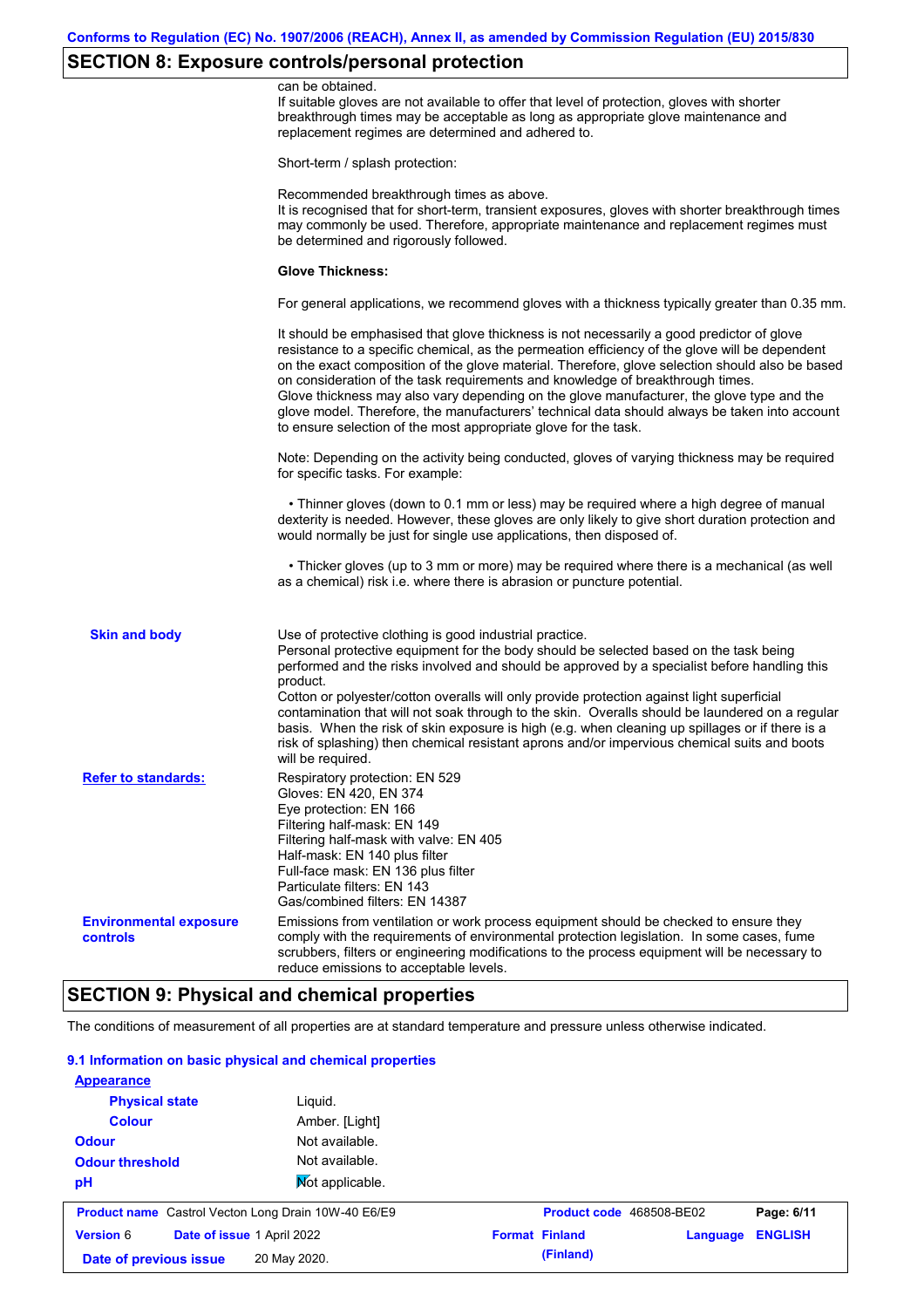## **SECTION 9: Physical and chemical properties**

| <b>Melting point/freezing point</b>                    | Not available.                                   |
|--------------------------------------------------------|--------------------------------------------------|
| Initial boiling point and boiling<br>range             | Not available.                                   |
| <b>Pour point</b>                                      | -42 °C                                           |
| <b>Flash point</b>                                     | Closed cup: $204^{\circ}$ C (399.2 $^{\circ}$ F) |
| <b>Evaporation rate</b>                                | Not available.                                   |
| Flammability (solid, gas)                              | Not available.                                   |
| <b>Upper/lower flammability or</b><br>explosive limits | Not available.                                   |
| Vapour pressure                                        | Not available.                                   |

|                                                   |                                                                                                                                                  | Vapour Pressure at 20°C |         | Vapour pressure at 50°C |          |               |               |
|---------------------------------------------------|--------------------------------------------------------------------------------------------------------------------------------------------------|-------------------------|---------|-------------------------|----------|---------------|---------------|
|                                                   | <b>Ingredient name</b>                                                                                                                           | $mm Hg$ kPa             |         | <b>Method</b>           | mm<br>Hg | kPa           | <b>Method</b> |
|                                                   | Distillates (petroleum),<br>hydrotreated heavy<br>paraffinic                                                                                     | <0.08                   | < 0.011 | <b>ASTM D 5191</b>      |          |               |               |
|                                                   | Lubricating oils<br>(petroleum), C20-50,<br>hydrotreated neutral oil-<br>based                                                                   | < 0.08                  | < 0.011 | <b>ASTM D 5191</b>      |          |               |               |
|                                                   | Distillates (petroleum),<br>solvent-dewaxed<br>heavy paraffinic                                                                                  | < 0.08                  | < 0.011 | <b>ASTM D 5191</b>      |          |               |               |
|                                                   | Distillates (petroleum),<br>hydrotreated light<br>paraffinic                                                                                     | < 0.08                  | < 0.011 | <b>ASTM D 5191</b>      |          |               |               |
| <b>Vapour density</b>                             | Not available.                                                                                                                                   |                         |         |                         |          |               |               |
| <b>Relative density</b>                           | Not available.                                                                                                                                   |                         |         |                         |          |               |               |
| <b>Density</b>                                    | <1000 kg/m <sup>3</sup> (<1 g/cm <sup>3</sup> ) at 15 <sup>°</sup> C                                                                             |                         |         |                         |          |               |               |
| <b>Solubility(ies)</b>                            | insoluble in water.                                                                                                                              |                         |         |                         |          |               |               |
| <b>Partition coefficient: n-octanol/</b><br>water | Mot applicable.                                                                                                                                  |                         |         |                         |          |               |               |
| <b>Auto-ignition temperature</b>                  | <b>Ingredient name</b>                                                                                                                           |                         | °C      | °F                      |          | <b>Method</b> |               |
|                                                   | reaction mass of isomers of:<br>C7-9-alkyl 3-(3,5-di-tert-butyl-<br>4-hydroxyphenyl) propionate                                                  |                         | 365     | 689                     |          |               |               |
| <b>Decomposition temperature</b>                  | Not available.                                                                                                                                   |                         |         |                         |          |               |               |
| <b>Viscosity</b>                                  | Kinematic: $99.3$ mm <sup>2</sup> /s ( $99.3$ cSt) at $40^{\circ}$ C<br>Kinematic: 13.65 to 14.7 mm <sup>2</sup> /s (13.65 to 14.7 cSt) at 100°C |                         |         |                         |          |               |               |
| <b>Explosive properties</b>                       | Not available.                                                                                                                                   |                         |         |                         |          |               |               |
| <b>Oxidising properties</b>                       | Not available.                                                                                                                                   |                         |         |                         |          |               |               |
| <b>Particle characteristics</b>                   |                                                                                                                                                  |                         |         |                         |          |               |               |
| <b>Median particle size</b>                       | Mot applicable.                                                                                                                                  |                         |         |                         |          |               |               |
| 9.2 Other information                             |                                                                                                                                                  |                         |         |                         |          |               |               |
| No additional information.                        |                                                                                                                                                  |                         |         |                         |          |               |               |

## **10.4 Conditions to avoid** Avoid all possible sources of ignition (spark or flame). **10.2 Chemical stability** The product is stable. **10.5 Incompatible materials 10.3 Possibility of hazardous reactions** Under normal conditions of storage and use, hazardous reactions will not occur. Under normal conditions of storage and use, hazardous polymerisation will not occur. **SECTION 10: Stability and reactivity 10.1 Reactivity** No specific test data available for this product. Refer to Conditions to avoid and Incompatible materials for additional information. Reactive or incompatible with the following materials: oxidising materials.

| <b>Product name</b> Castrol Vecton Long Drain 10W-40 E6/E9 |  |              | <b>Product code</b> 468508-BE02 | Page: 7/11            |                         |  |
|------------------------------------------------------------|--|--------------|---------------------------------|-----------------------|-------------------------|--|
| <b>Date of issue 1 April 2022</b><br><b>Version 6</b>      |  |              |                                 | <b>Format Finland</b> | <b>Language ENGLISH</b> |  |
| Date of previous issue                                     |  | 20 May 2020. |                                 | (Finland)             |                         |  |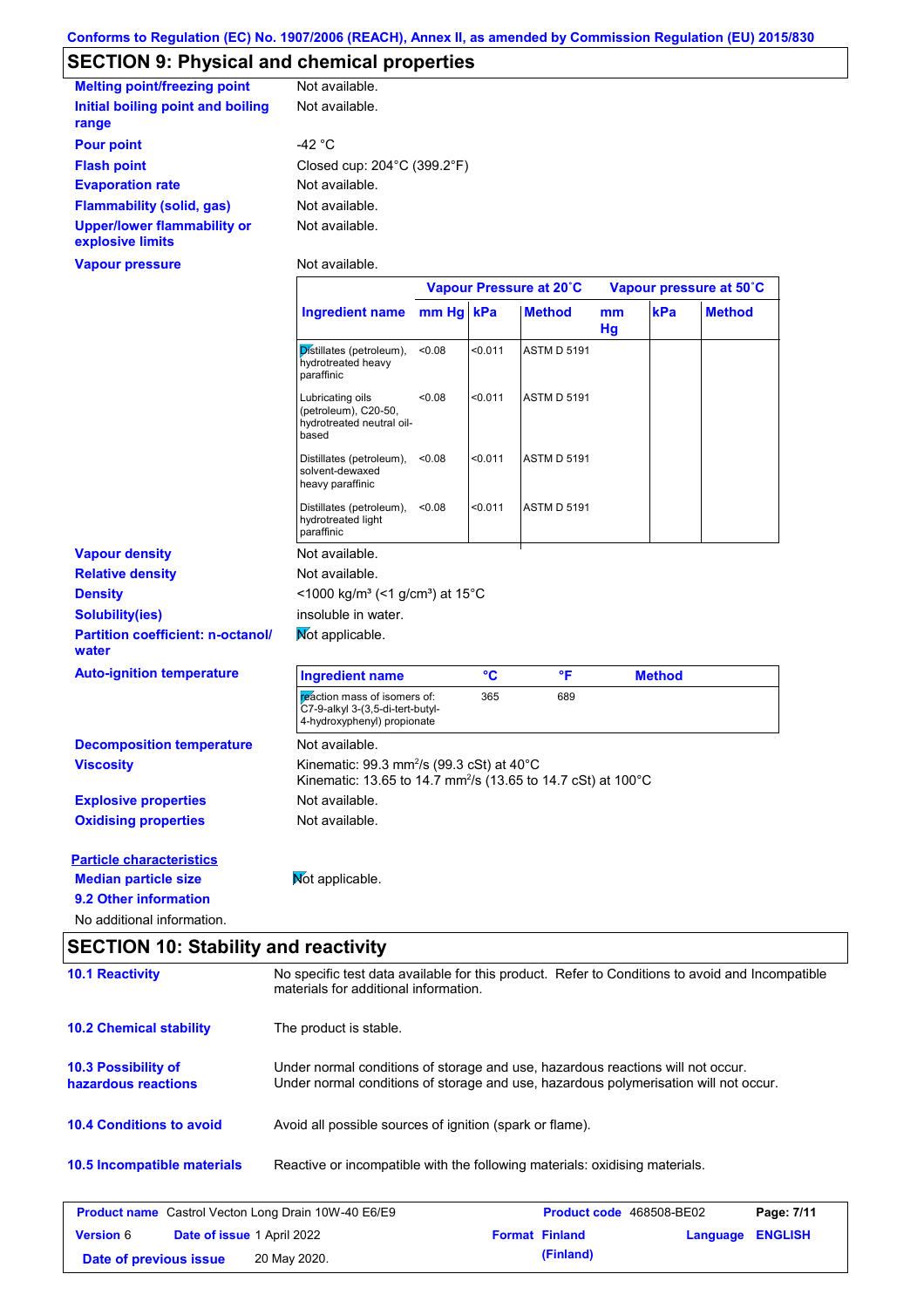### **SECTION 10: Stability and reactivity**

**10.6 Hazardous decomposition products** Under normal conditions of storage and use, hazardous decomposition products should not be produced.

### **SECTION 11: Toxicological information**

| 11.1 Information on toxicological effects          |                                                                                                                                                                                                                                                                                                                                                                                                                 |
|----------------------------------------------------|-----------------------------------------------------------------------------------------------------------------------------------------------------------------------------------------------------------------------------------------------------------------------------------------------------------------------------------------------------------------------------------------------------------------|
| <b>Acute toxicity estimates</b>                    |                                                                                                                                                                                                                                                                                                                                                                                                                 |
| Not available.                                     |                                                                                                                                                                                                                                                                                                                                                                                                                 |
| <b>Information on likely</b><br>routes of exposure | Routes of entry anticipated: Dermal, Inhalation.                                                                                                                                                                                                                                                                                                                                                                |
| <b>Potential acute health effects</b>              |                                                                                                                                                                                                                                                                                                                                                                                                                 |
| <b>Inhalation</b>                                  | Exposure to decomposition products may cause a health hazard. Serious effects may be<br>delayed following exposure.                                                                                                                                                                                                                                                                                             |
| <b>Ingestion</b>                                   | No known significant effects or critical hazards.                                                                                                                                                                                                                                                                                                                                                               |
| <b>Skin contact</b>                                | Defatting to the skin. May cause skin dryness and irritation.                                                                                                                                                                                                                                                                                                                                                   |
| <b>Eye contact</b>                                 | No known significant effects or critical hazards.                                                                                                                                                                                                                                                                                                                                                               |
|                                                    | <b>Symptoms related to the physical, chemical and toxicological characteristics</b>                                                                                                                                                                                                                                                                                                                             |
| <b>Inhalation</b>                                  | No specific data.                                                                                                                                                                                                                                                                                                                                                                                               |
| <b>Ingestion</b>                                   | No specific data.                                                                                                                                                                                                                                                                                                                                                                                               |
| <b>Skin contact</b>                                | Adverse symptoms may include the following:<br>irritation<br>dryness<br>cracking                                                                                                                                                                                                                                                                                                                                |
| <b>Eye contact</b>                                 | No specific data.                                                                                                                                                                                                                                                                                                                                                                                               |
|                                                    | Delayed and immediate effects as well as chronic effects from short and long-term exposure                                                                                                                                                                                                                                                                                                                      |
| <b>Inhalation</b>                                  | Overexposure to the inhalation of airborne droplets or aerosols may cause irritation of the<br>respiratory tract.                                                                                                                                                                                                                                                                                               |
| Ingestion                                          | Ingestion of large quantities may cause nausea and diarrhoea.                                                                                                                                                                                                                                                                                                                                                   |
| <b>Skin contact</b>                                | Prolonged or repeated contact can defat the skin and lead to irritation and/or dermatitis.                                                                                                                                                                                                                                                                                                                      |
| <b>Eye contact</b>                                 | Potential risk of transient stinging or redness if accidental eye contact occurs.                                                                                                                                                                                                                                                                                                                               |
| <b>Potential chronic health effects</b>            |                                                                                                                                                                                                                                                                                                                                                                                                                 |
| <b>General</b>                                     | <b>USED ENGINE OILS</b><br>Combustion products resulting from the operation of internal combustion engines contaminate<br>engine oils during use. Used engine oil may contain hazardous components which have the<br>potential to cause skin cancer. Frequent or prolonged contact with all types and makes of used<br>engine oil must therefore be avoided and a high standard of personal hygiene maintained. |
| <b>Carcinogenicity</b>                             | No known significant effects or critical hazards.                                                                                                                                                                                                                                                                                                                                                               |
| <b>Mutagenicity</b>                                | No known significant effects or critical hazards.                                                                                                                                                                                                                                                                                                                                                               |
| <b>Developmental effects</b>                       | No known significant effects or critical hazards.                                                                                                                                                                                                                                                                                                                                                               |
| <b>Fertility effects</b>                           | No known significant effects or critical hazards.                                                                                                                                                                                                                                                                                                                                                               |

### **SECTION 12: Ecological information**

| <b>12.1 Toxicity</b> |  |
|----------------------|--|
| Environmental heread |  |

**Environmental hazards** Not classified as dangerous

#### **12.2 Persistence and degradability**

Expected to be biodegradable.

#### **12.3 Bioaccumulative potential**

This product is not expected to bioaccumulate through food chains in the environment.

| <b>12.4 Mobility in soil</b>                                  |                                                                      |
|---------------------------------------------------------------|----------------------------------------------------------------------|
| <b>Soil/water partition</b><br>coefficient (K <sub>oc</sub> ) | Not available.                                                       |
| <b>Mobility</b>                                               | Spillages may penetrate the soil causing ground water contamination. |

#### **12.5 Results of PBT and vPvB assessment**

Product does not meet the criteria for PBT or vPvB according to Regulation (EC) No. 1907/2006, Annex XIII.

| <b>Product name</b> Castrol Vecton Long Drain 10W-40 E6/E9 |                                   |              | Product code 468508-BE02 |                       | Page: 8/11       |  |
|------------------------------------------------------------|-----------------------------------|--------------|--------------------------|-----------------------|------------------|--|
| <b>Version 6</b>                                           | <b>Date of issue 1 April 2022</b> |              |                          | <b>Format Finland</b> | Language ENGLISH |  |
| Date of previous issue                                     |                                   | 20 May 2020. |                          | (Finland)             |                  |  |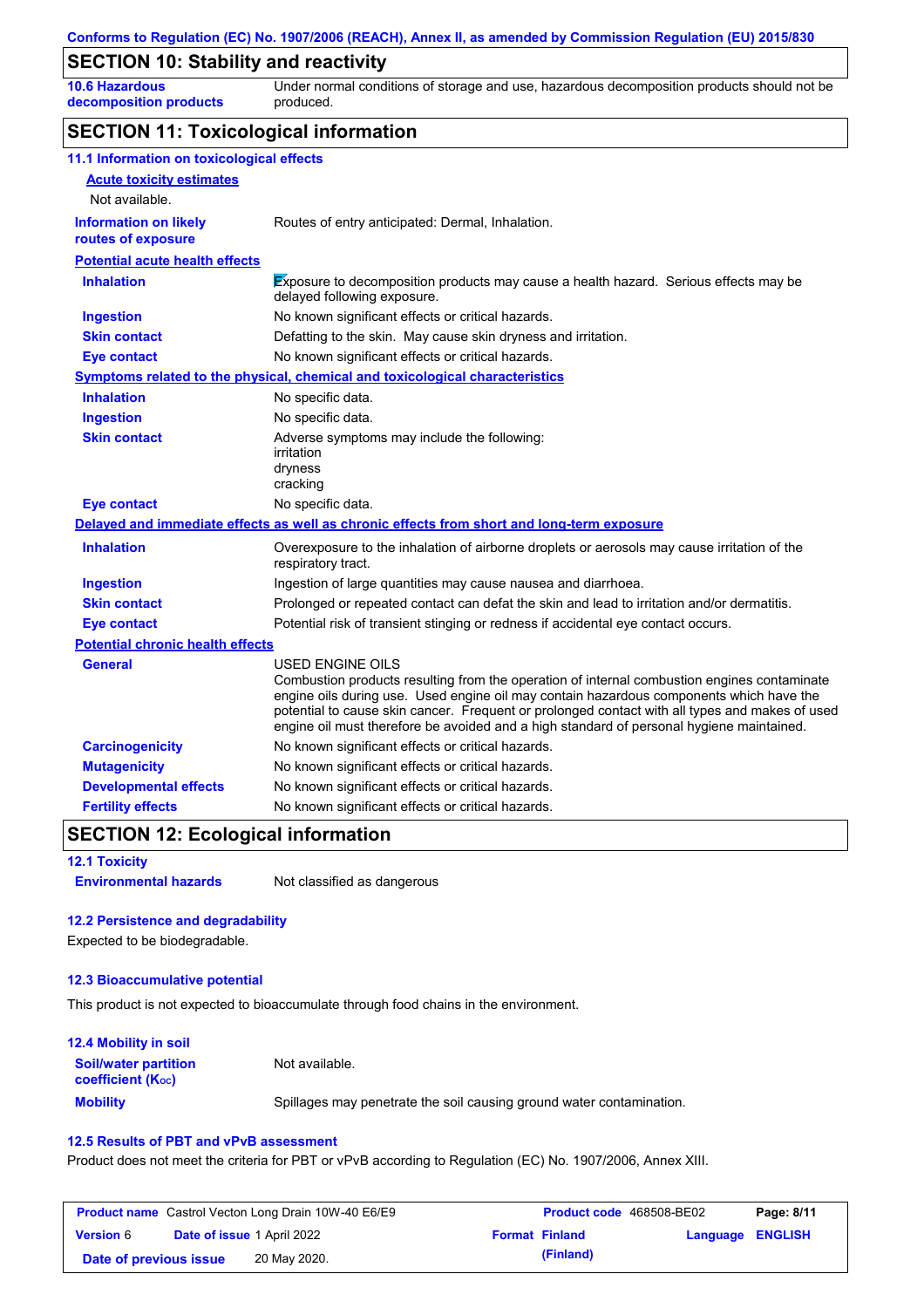### **SECTION 12: Ecological information**

#### **12.6 Other adverse effects**

**Other ecological information**

Spills may form a film on water surfaces causing physical damage to organisms. Oxygen transfer could also be impaired.

## **SECTION 13: Disposal considerations**

| <b>13.1 Waste treatment methods</b> |  |  |
|-------------------------------------|--|--|
|-------------------------------------|--|--|

#### **Product**

**Methods of disposal**

Where possible, arrange for product to be recycled. Dispose of via an authorised person/ licensed waste disposal contractor in accordance with local regulations.

**European waste catalogue (EWC) Hazardous waste** Yes.

| Waste code | <b>Waste designation</b>                                        |
|------------|-----------------------------------------------------------------|
| 13 02 05*  | mineral-based non-chlorinated engine, gear and lubricating oils |

However, deviation from the intended use and/or the presence of any potential contaminants may require an alternative waste disposal code to be assigned by the end user.

| <b>Packaging</b>           |                                                                                                                                                                                                                                                                                                                                                                                                                                                                                                 |
|----------------------------|-------------------------------------------------------------------------------------------------------------------------------------------------------------------------------------------------------------------------------------------------------------------------------------------------------------------------------------------------------------------------------------------------------------------------------------------------------------------------------------------------|
| <b>Methods of disposal</b> | Where possible, arrange for product to be recycled. Dispose of via an authorised person/<br>licensed waste disposal contractor in accordance with local regulations.                                                                                                                                                                                                                                                                                                                            |
| <b>Special precautions</b> | This material and its container must be disposed of in a safe way. Care should be taken when<br>handling emptied containers that have not been cleaned or rinsed out. Empty containers or<br>liners may retain some product residues. Empty containers represent a fire hazard as they may<br>contain flammable product residues and vapour. Never weld, solder or braze empty containers.<br>Avoid dispersal of spilt material and runoff and contact with soil, waterways, drains and sewers. |
| <b>References</b>          | Commission 2014/955/EU<br>Directive 2008/98/EC                                                                                                                                                                                                                                                                                                                                                                                                                                                  |

## **SECTION 14: Transport information**

|                                                | <b>ADR/RID</b> | <b>ADN</b>     | <b>IMDG</b>    | <b>IATA</b>    |
|------------------------------------------------|----------------|----------------|----------------|----------------|
| 14.1 UN number                                 | Not regulated. | Not regulated. | Not regulated. | Not regulated. |
| 14.2 UN proper<br>shipping name                |                |                |                |                |
| <b>14.3 Transport</b><br>hazard class(es)      |                |                |                |                |
| 14.4 Packing<br>group                          |                |                |                |                |
| 14.5<br><b>Environmental</b><br><b>hazards</b> | No.            | No.            | No.            | No.            |
| <b>Additional</b><br>information               |                |                |                |                |

**14.6 Special precautions for user** Not available.

**14.7 Transport in bulk according to IMO instruments** Not available.

### **SECTION 15: Regulatory information**

**15.1 Safety, health and environmental regulations/legislation specific for the substance or mixture EU Regulation (EC) No. 1907/2006 (REACH)**

**Annex XIV - List of substances subject to authorisation**

**Annex XIV**

None of the components are listed.

**Substances of very high concern**

| <b>Product name</b> Castrol Vecton Long Drain 10W-40 E6/E9 |                                   |              | <b>Product code</b> 468508-BE02 |                       | Page: 9/11              |  |
|------------------------------------------------------------|-----------------------------------|--------------|---------------------------------|-----------------------|-------------------------|--|
| <b>Version 6</b>                                           | <b>Date of issue 1 April 2022</b> |              |                                 | <b>Format Finland</b> | <b>Language ENGLISH</b> |  |
| Date of previous issue                                     |                                   | 20 May 2020. |                                 | (Finland)             |                         |  |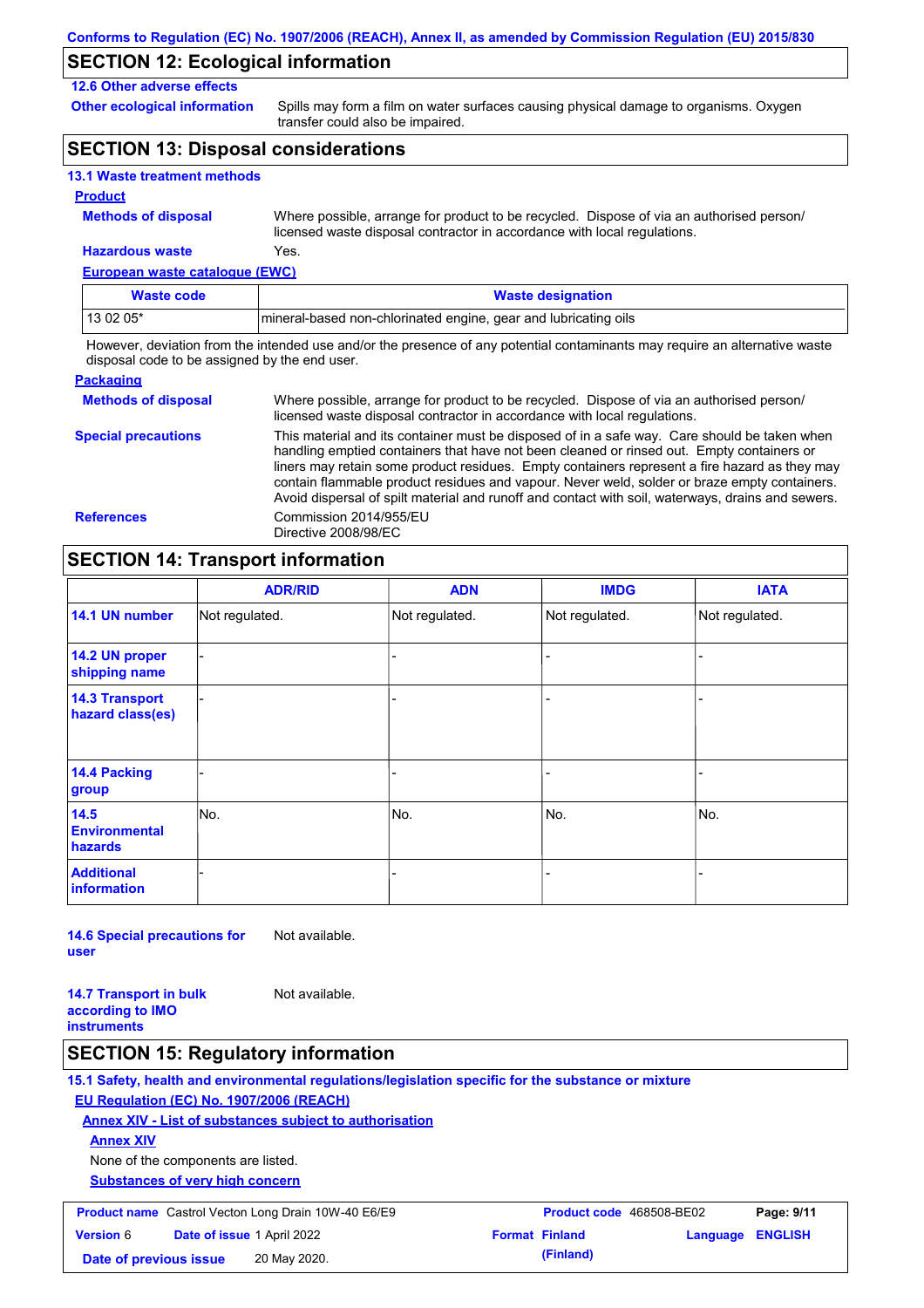## **SECTION 15: Regulatory information**

None of the components are listed.

| EU Regulation (EC) No. 1907/2006 (REACH)                                                                                                                 |                                                                                                                                |
|----------------------------------------------------------------------------------------------------------------------------------------------------------|--------------------------------------------------------------------------------------------------------------------------------|
| <b>Annex XVII - Restrictions</b><br>on the manufacture,<br>placing on the market<br>and use of certain<br>dangerous substances,<br>mixtures and articles | Not applicable.                                                                                                                |
| <b>Other regulations</b>                                                                                                                                 |                                                                                                                                |
| <b>REACH Status</b>                                                                                                                                      | The company, as identified in Section 1, sells this product in the EU in compliance with the<br>current requirements of REACH. |
| <b>United States inventory</b><br>(TSCA 8b)                                                                                                              | All components are active or exempted.                                                                                         |
| <b>Australia inventory (AIIC)</b>                                                                                                                        | All components are listed or exempted.                                                                                         |
| <b>Canada inventory</b>                                                                                                                                  | All components are listed or exempted.                                                                                         |
| <b>China inventory (IECSC)</b>                                                                                                                           | At least one component is not listed.                                                                                          |
| <b>Japan inventory (CSCL)</b>                                                                                                                            | All components are listed or exempted.                                                                                         |
| <b>Korea inventory (KECI)</b>                                                                                                                            | All components are listed or exempted.                                                                                         |
| <b>Philippines inventory</b><br>(PICCS)                                                                                                                  | At least one component is not listed.                                                                                          |
| <b>Taiwan Chemical</b><br><b>Substances Inventory</b><br>(TCSI)                                                                                          | All components are listed or exempted.                                                                                         |
| Ozone depleting substances (1005/2009/EU)<br>Not listed.                                                                                                 |                                                                                                                                |
| Prior Informed Consent (PIC) (649/2012/EU)<br>Not listed.                                                                                                |                                                                                                                                |
| <b>Persistent Organic Pollutants</b><br>Not listed.                                                                                                      |                                                                                                                                |
| <b>EU - Water framework directive - Priority substances</b><br>None of the components are listed.<br><b>Seveso Directive</b>                             |                                                                                                                                |
| This product is not controlled under the Seveso Directive.                                                                                               |                                                                                                                                |

| <b>15.2 Chemical safety</b> | A Chemical Safety Assessment has been carried out for one or more of the substances within  |
|-----------------------------|---------------------------------------------------------------------------------------------|
| assessment                  | this mixture. A Chemical Safety Assessment has not been carried out for the mixture itself. |

# **SECTION 16: Other information**

| <b>Abbreviations and acronyms</b>                          | ADN = European Provisions concerning the International Carriage of Dangerous Goods by<br>Inland Waterway                                                 |                                 |             |  |  |
|------------------------------------------------------------|----------------------------------------------------------------------------------------------------------------------------------------------------------|---------------------------------|-------------|--|--|
|                                                            | ADR = The European Agreement concerning the International Carriage of Dangerous Goods by<br>Road                                                         |                                 |             |  |  |
|                                                            | $ATE = Acute Toxicity Estimate$                                                                                                                          |                                 |             |  |  |
|                                                            | <b>BCF</b> = Bioconcentration Factor                                                                                                                     |                                 |             |  |  |
|                                                            | CAS = Chemical Abstracts Service                                                                                                                         |                                 |             |  |  |
|                                                            | CLP = Classification, Labelling and Packaging Regulation [Regulation (EC) No. 1272/2008]                                                                 |                                 |             |  |  |
|                                                            | CSA = Chemical Safety Assessment                                                                                                                         |                                 |             |  |  |
|                                                            | CSR = Chemical Safety Report                                                                                                                             |                                 |             |  |  |
|                                                            | DMEL = Derived Minimal Effect Level                                                                                                                      |                                 |             |  |  |
|                                                            | DNEL = Derived No Effect Level                                                                                                                           |                                 |             |  |  |
|                                                            | EINECS = European Inventory of Existing Commercial chemical Substances                                                                                   |                                 |             |  |  |
|                                                            | ES = Exposure Scenario                                                                                                                                   |                                 |             |  |  |
|                                                            | EUH statement = CLP-specific Hazard statement                                                                                                            |                                 |             |  |  |
|                                                            | EWC = European Waste Catalogue                                                                                                                           |                                 |             |  |  |
|                                                            | GHS = Globally Harmonized System of Classification and Labelling of Chemicals                                                                            |                                 |             |  |  |
|                                                            | IATA = International Air Transport Association                                                                                                           |                                 |             |  |  |
|                                                            | IBC = Intermediate Bulk Container                                                                                                                        |                                 |             |  |  |
|                                                            | IMDG = International Maritime Dangerous Goods                                                                                                            |                                 |             |  |  |
|                                                            | LogPow = logarithm of the octanol/water partition coefficient                                                                                            |                                 |             |  |  |
|                                                            | MARPOL = International Convention for the Prevention of Pollution From Ships, 1973 as<br>modified by the Protocol of 1978. ("Marpol" = marine pollution) |                                 |             |  |  |
| <b>Product name</b> Castrol Vecton Long Drain 10W-40 E6/E9 |                                                                                                                                                          | <b>Product code</b> 468508-BE02 | Page: 10/11 |  |  |
|                                                            |                                                                                                                                                          |                                 |             |  |  |

|                        |                                   | <b>I Request Hamp</b> Capacor Voctor Long Dram Town 40 Lon Lo | $1.1$ value vous tooloo DEVE |                         | . <b>.</b> |
|------------------------|-----------------------------------|---------------------------------------------------------------|------------------------------|-------------------------|------------|
| <b>Version 6</b>       | <b>Date of issue 1 April 2022</b> |                                                               | <b>Format Finland</b>        | <b>Language ENGLISH</b> |            |
| Date of previous issue |                                   | 20 May 2020.                                                  | (Finland)                    |                         |            |